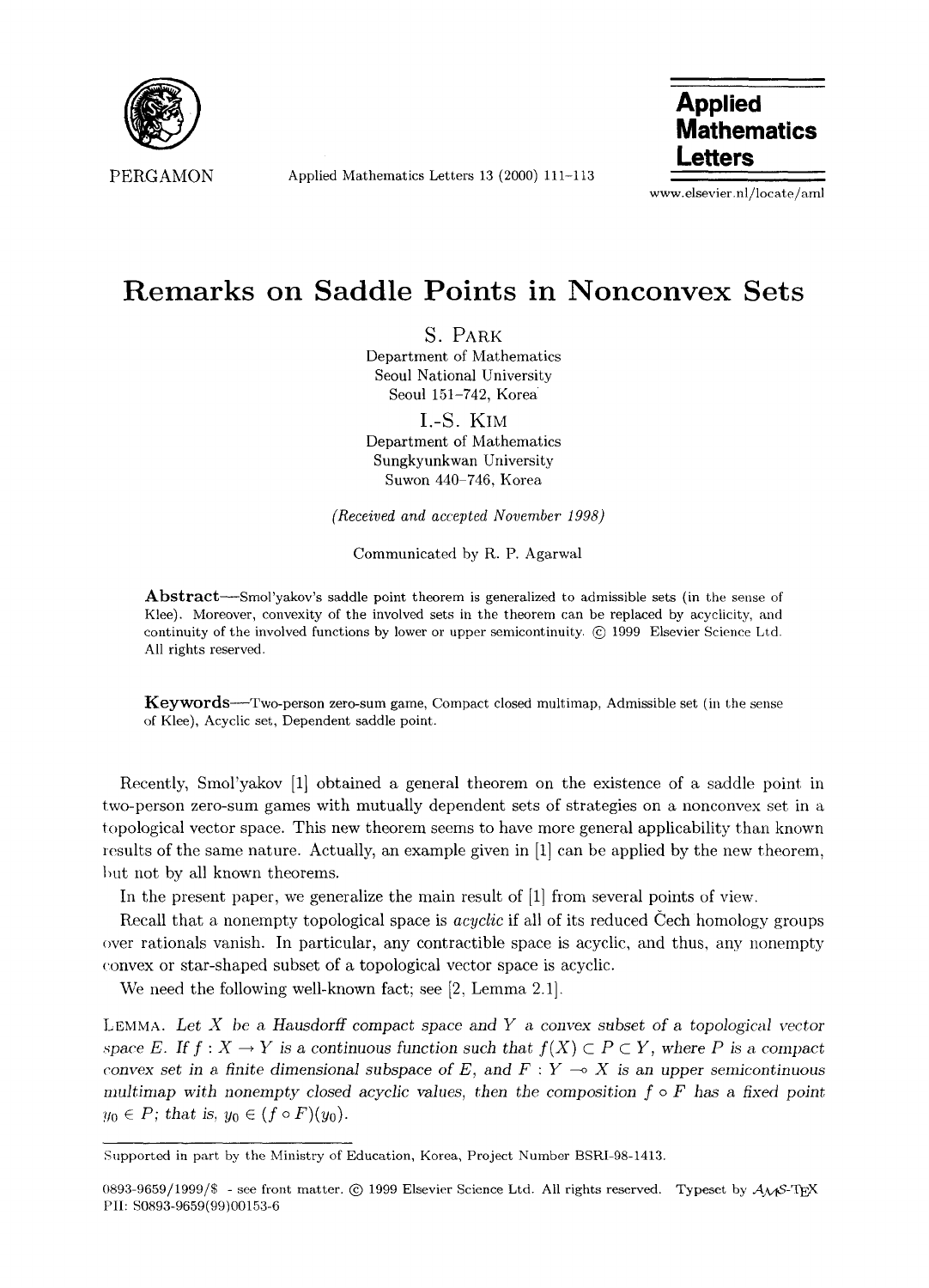A nonempty subset X of a topological vector space E is said to be *admissible* (in the sense of Klee) provided that, for every compact subset  $K$  of  $X$  and every neighborhood  $V$  of the origin 0 of E, there exists a continuous map  $h: K \to X$  such that  $x - h(x) \in V$  for all  $x \in K$  and  $h(K)$ is contained in a finite dimensional subspace  $L$  of  $E$ .

It is well known that every nonempty convex subset of a locally convex topological vector space is admissible. Other examples of admissible topological vector spaces are  $\ell^p$ ,  $L^p(0,1)$ ,  $H^p$ for  $0 < p < 1$ , and many others. For more details and other terminology, see [3,4] and references therein.

Our main tool is the following particular form of a fixed-point theorem recently due to the first author [3,4], and we give its proof for completeness.

THEOREM 1. *Let W be an admissible convex subset of a Hausdorff topological vector space E*  and  $P: W \to W$  a compact closed multimap with closed acyclic values. Then P has a fixed *point.* 

PROOF. Let  $V$  be a fundamental system of neighborhoods of the origin 0 of E. Since P is a compact closed multimap, it is sufficient to show that for any  $V \in \mathcal{V}$ , there exists an  $x_V \in V$ such that  $(x_V + V) \cap P(x_V) \neq \emptyset$ .

Let V be any set in V. Since  $\overline{P(W)}$  is a compact subset of the admissible set W, there exist a continuous map  $h: \overline{P(W)} \to W$  and a finite dimensional subspace L of E such that  $x - h(x) \in V$ for all  $x \in \overline{P(W)}$  and  $h(\overline{P(W)}) \subset L \cap W$ .

Let  $M := h(\overline{P(W)})$ . Then M is a compact subset of L and  $K := \text{co}M$  is a compact convex subset of  $L \cap W$ . Since the compact closed map P is upper semicontinuous, by the lemma, the composition  $h \circ P|_K : K \to K$  has a fixed point  $x_V \in K$ . This means that there exists  $y_V \in P(x_V)$ such that  $x_V = h(y_V)$ . From  $y_V - h(y_V) \in V$ , it follows that  $y_V \in h(y_V) + V = x_V + V$ . Therefore, we conclude that  $(x_V + V) \cap P(x_V) \neq \emptyset$ . This completes the proof.

Smol'yakov [1] considered the following game. The first player selects a strategy (point) q from some space  $Q$  in such a way that the functional  $I(q, r)$  will be minimized, and the second player selects a strategy (point)  $r$  from some space  $R$  in such a way that this functional will be maximized; where  $(q, r)$  belongs to some set  $D \subset Q \times R$  and  $I : D \to \mathbb{R}$  is the payoff function.

Let Pr<sub>Q</sub> D denote the projection of the set D into the space Q and  $D(r)$  a section of D. We can then say that the first player can select strategies (points) in the set  $Pr_Q D(r)$  or  $Pr_Q D$ , and the second player can select strategies in the set  $Pr_R D(q)$  or  $Pr_R D$ . The sections  $D(q)$  will be treated as subsets of the set D or the space R, depending on the context. The sections  $D(r)$  will be treated similarly.

And then Smol'yakov assumed the following about the functional and the set of participant strategies.

ASSUMPTIONS. *The sets Q and R are compact convex subsets of locally convex Hausdorff topological vector spaces; D is a connected closed set in*  $Q \times R$  *such that any of its nonempty sections*  $D(q)$ , where  $q \in Pr_Q D$ , and  $D(r)$ , where  $r \in Pr_R D$ , are convex; the functional  $I(q, r)$  is a closed *bounded function; for each*  $r \in R$ *,*  $I(\cdot, r)$  *is a continuous convex function from Q into* R; and for each  $q \in Q, I(q, \cdot)$  is a continuous concave function from R into R.

Smol'yakov [1] defined the following.

DEFINITION. A point  $(q^*, r^*) \in D \subset Q \times R$  is called a dependent saddle point if

$$
I(q^*,r) \leq I(q^*,r^*) \leq I(q,r^*), \qquad \text{for all } q \in D(*) \text{ and } r \in D(q^*).
$$

Now we prove our mail result as follows under much general situation than Smol'yakov's assumptions.